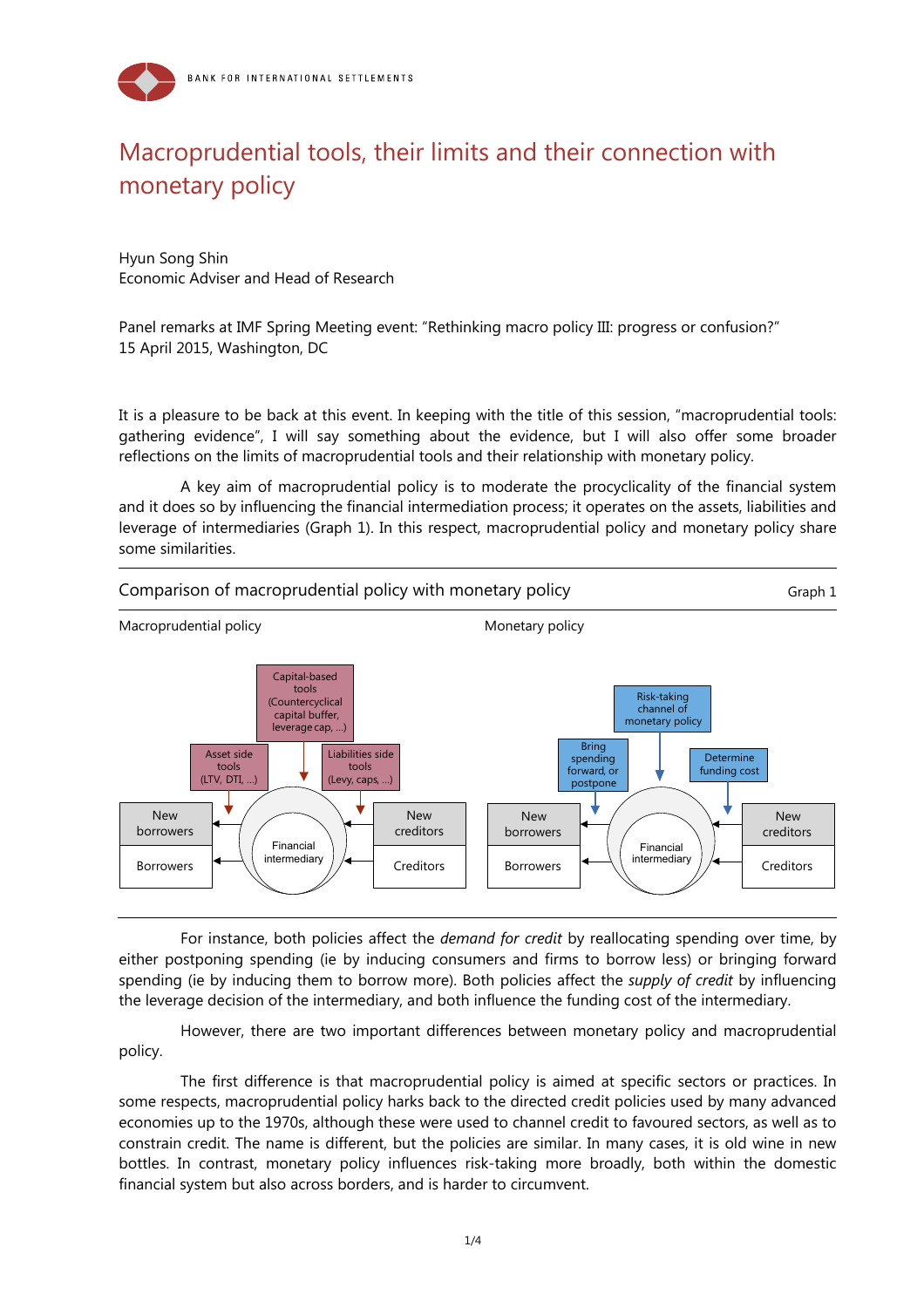

On the other hand, the broader impact of monetary policy cuts both ways; domestic monetary policy is constrained by global conditions. This is the second difference between monetary policy and macroprudential policy. In tomorrow morning's session on the international monetary system, my BIS colleague Jaime Caruana will expand on this point. In a nutshell, the point is this. Currencies are global, but monetary policy is territorial; or rather, the *mandated domain* of monetary policy is territorial.

A relevant and currently topical question is whether floating exchange rates are sufficient to insulate an open economy from global financial conditions. Hélène Rey's recent work has shed light on this question, and the initial evidence suggests that the answer is "no".



1 See B Hofmann and B Bogdanova, "Taylor rules and monetary policy: a global 'Great Deviation'?", *BIS Quarterly Review*, September 2012, pp 37–49.

Sources: IMF, *International Financial Statistics* and *World Economic Outlook*; Bloomberg; CEIC; Consensus Economics; Datastream; national data; authors' calculations.

In any event, actions speak louder than words, and judging from monetary policy actions actually pursued by central banks, the evidence is that central banks believe the answer to be no. The red line in Graph 2 plots the average realised policy rate while the blue line plots the mean Taylor rule path, with the grey band showing the upper and lower bounds depending on the particular version of the Taylor rule. The large gap between the red and blue lines suggests that these countries felt constrained to follow the monetary stance of the major central banks due to concerns about the exchange rate.

It is in this context – when external conditions constrain monetary policy – that macroprudential policy comes into its own. For the banking sector, policies aimed at constraining non-core liabilities may be one way to dampen procyclicality and lean against systemic risk.

Are monetary policy and macroprudential policy effective only when they tighten at the same time, or it is possible to tighten one but loosen the other? In other words, must the two policies pull in the same direction (be used as complements), or can they pull in opposite directions (be used as substitutes)?

Some recent discussions of macroprudential policies treat the two as being substitutes; monetary policy is loosened and macroprudential policy is invoked to deal with the financial stability implications of looser monetary policy. However, when they pull in opposite directions, households and firms are being told simultaneously to borrow more and borrow less. There is some tension between the two sets of policies, to say the least.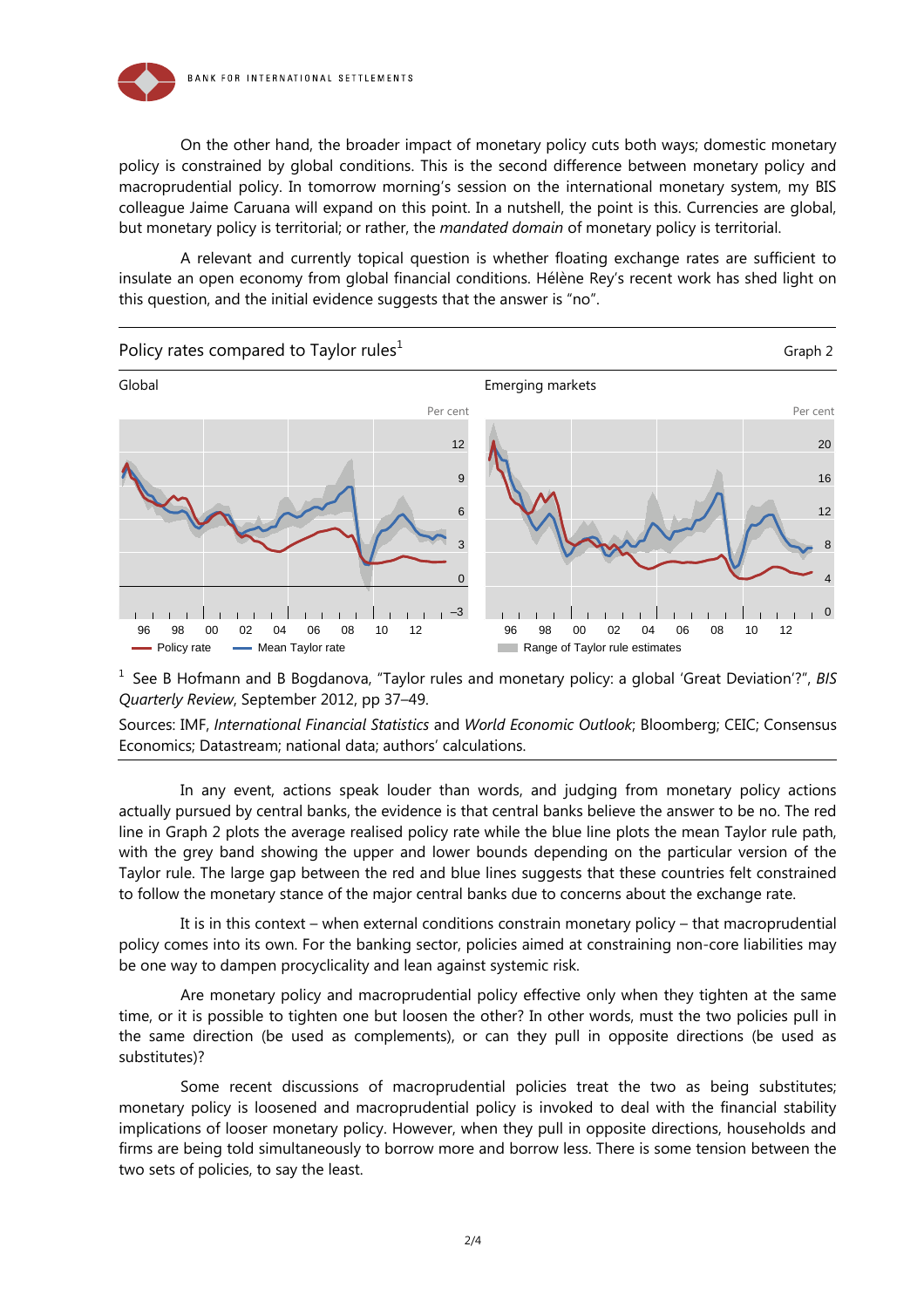

Initial research, including some conducted here at the IMF, suggests that both monetary and macroprudential policies have some effect in constraining credit growth, and that the two tend to be complements, not substitutes, although results vary by type of shock.<sup>1</sup>

In my own study with Bruno and Shim on how macroprudential tools are actually deployed, we find that macroprudential policies and monetary policy often pull in the same direction. There is a modest positive correlation of around 0.2 between tightening macroprudential and monetary policy measures (Table 1).<sup>2</sup>

| Correlation of policy changes in Asia-Pacific economies <sup>1</sup> |             |                                                  |                                                 | Table 1                                                              |
|----------------------------------------------------------------------|-------------|--------------------------------------------------|-------------------------------------------------|----------------------------------------------------------------------|
|                                                                      | Policy rate | Non-interest rate<br>monetary policy<br>measures | <b>Prudential measures</b><br>on housing credit | <b>Prudential measures</b><br>on banking inflows<br>and FX exposures |
| Policy rate                                                          | 1           |                                                  |                                                 |                                                                      |
| Non-interest rate<br>monetary policy<br>measures                     | 0.2214      |                                                  |                                                 |                                                                      |
| Prudential measures<br>on housing credit                             | 0.1599      | 0.1896                                           |                                                 |                                                                      |
| Prudential measures<br>on banking inflows<br>and FX exposures        | 0.2018      | 0.2997                                           | 0.0925                                          |                                                                      |

 $1$  Changes in the policy rate are actual policy rate changes. For changes in the other types of policy action, +1 is assigned for tightening actions, 0 for no change and –1 for loosening actions. Quarterly data from 2004 to 2013 for Australia, China, Hong Kong SAR, India, Indonesia, Japan, Korea, Malaysia, New Zealand, the Philippines, Singapore and Thailand.

Source: Adapted from Table 15 of Bruno, Shim and Shin (2015).

l

Having said all this, we should be mindful of the limits to what can be achieved through macroprudential policy. Most macroprudential tools are aimed at the banking sector, especially the regulated banking sector. Their design is influenced by the experience of past crises. Watchwords are credit growth, leverage, maturity mismatch, complexity and "too big to fail". While these factors are still relevant, it does not follow that all future bouts of financial disruption must follow the same mechanism as in the past.

The changing patterns of financial intermediation mean that we need to revise constantly our understanding of the relevant players in the financial system. Long-term investors have become increasingly important in recent years. Some of them are reaching for yield, but many long-term investors are chasing disappearing yield in their attempt to hedge duration, as government bond yields have plunged in recent weeks.

<sup>1</sup> See International Monetary Fund, *The interaction of monetary and macroprudential policies*, Washington: International Monetary Fund, 2013. See also E Cerutti, S Claessens and L Laeven, "Macroprudential policies: analysing a new database", paper presented at the DNB-EBC conference on "Macroprudential regulation: from theory to implementation" on 29–30 January 2015, Amsterdam; K Kuttner and I Shim, "Can non-interest rate policies stabilise housing markets? Evidence from a panel of 57 economies", *BIS Working Papers*, no 433, November 2013; and O Akinci and J Olmstead-Rumsey "How effective are macroprudential policies? An empirical investigation" Federal Reserve working paper.

<sup>2</sup> See V Bruno, I Shim and H S Shin, "Comparative assessment of macroprudential policies", *BIS Working Papers*, forthcoming, 2015.